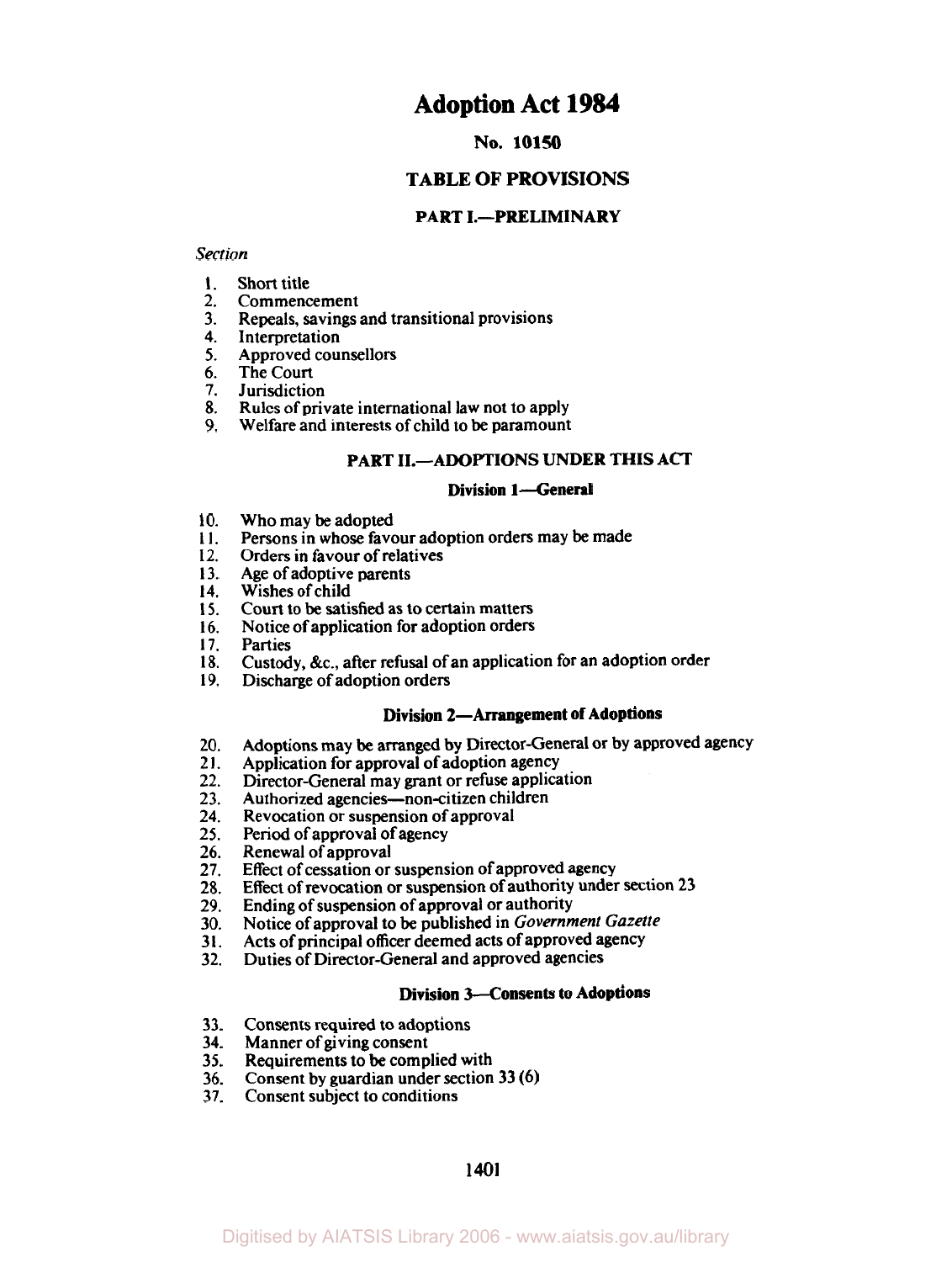- **38.**  Revocation of consent on notice of inability to place child
- **39.**  Consents to be construed as general consents
- **40.**  Consents given under law of another State or a Territory
- **4 1.** Revocation of consents
- 
- 42. Defective consents<br>43. Court may dispense with consents
- 43. Court may dispense with consents .<br>44. Person who gives consent to be given notice of certain events

## **Division** *4-Care* **of Child**

- **45.**  Care of child awaiting adoption
- **46.**  Guardianship of child awaiting adoption
- **47.** Guardianship of non-citizen child
- **48.**  Natural parent's right of access after consent

#### **Division 5-Court to be satisfied as to Certain Additional Matters**

- **49.** Putative father
- **50.** Adoption of Aboriginal child
- **<sup>5</sup>**I. Order for adoption of non-citizen child

#### **PART III.--ADOPTION ORDERS UNDER THIS ACT Division 1-General**

**52.** Certificate of adoption

## **Division 2-Effect of Adoption Orders**

- **53.**  General effect of adoption orders
- **54.**  Effect of orders as regards dispositions of property, &c.
- **55.**  Bequest by will to unascertained adopted **person**
- **56.** Names of adopted child
- **57.**  Effect of order on domicile
- **58.**  Adoption order not to affect the distribution of property by **trustees or** personal representatives unless notice given

#### **Division 3-Adoption Orders Subject to Conditions**

- **59.**  Certain adoption orders subject to condition
- **60.** Variation &c. of condition
- **61.** Cessation of condition

#### **Division 4-Interim Orders**

- **62.** Making of interim orders
- **63.** Duration of interim orders
- *64.* Discharge of interim orders

#### **PART IV.--RECOGNITION OF ADOPTIONS**

- **65.** Definition
- **66.** Recognition of Australasian adoptions
- **67.** Recognition of foreign adoptions
- **68.**  Supervision of certain adopted children
- **69.**  Declarations of validity of foreign adoptions

**1402**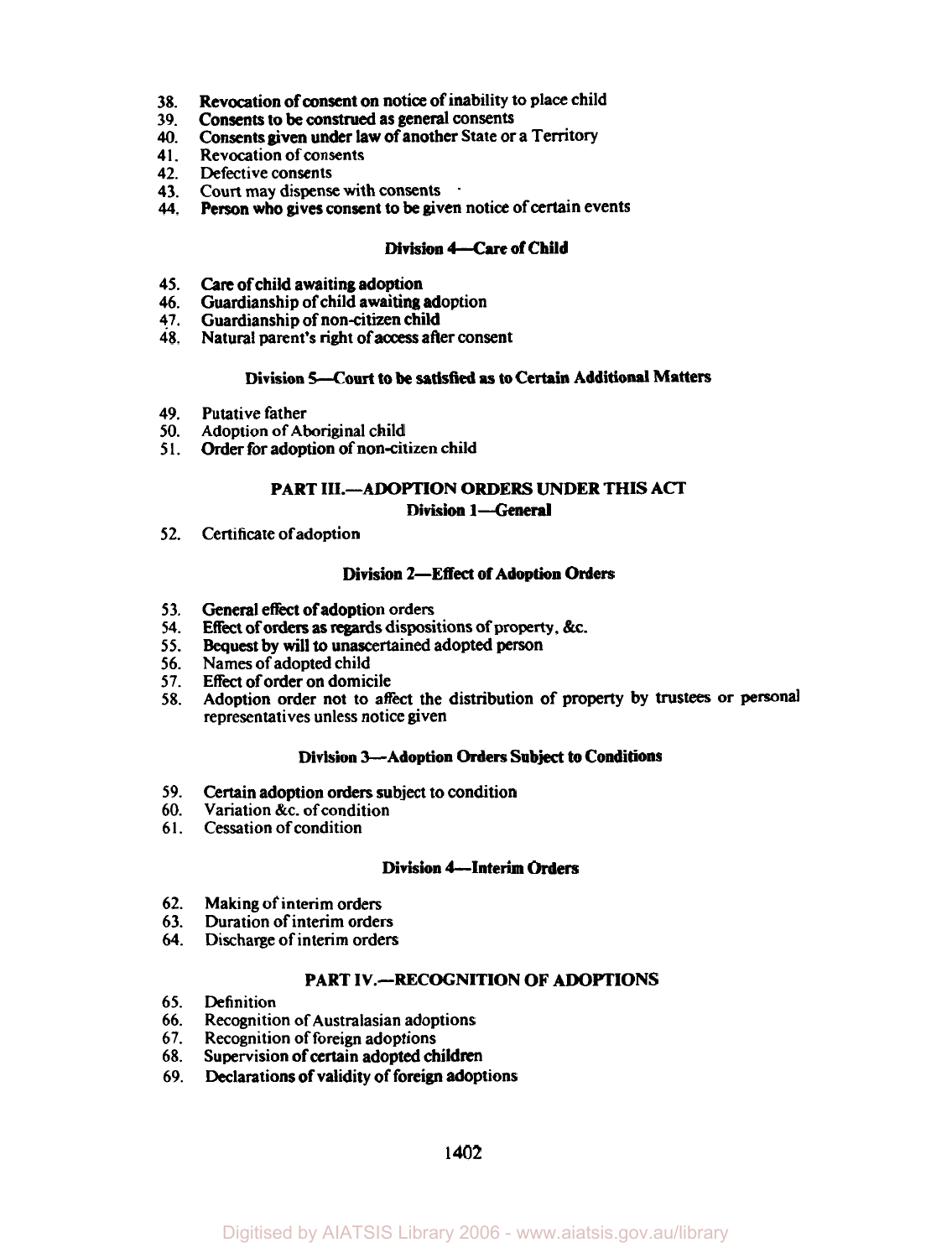## **PART V.-REGISTRATION OF ORDERS**

- Registration of orders **70.**
- Sending of memoranda of orders to other States &c. **71.**
- Registration of orders received from other States &c. **72.**
- Registration of certain foreign orders **73.**
- Certain entries to be marked "adopted" **74.**
- Index to be kept by Government Statist **75.**
- Register of Adoptions not open for search **76.**
- Index of births **77.**
- Copies of entries in Adopted Children Register **78.**
- 79. Place of birth
- Discharge of order **80.**
- Correction of errors **81.**

# **PART VI.-ACCESS TO INFORMATION**

#### **Division l-General**

- **82.**  Interpretation
- **83.**  Restriction on access to reports and records
- **84.**  Access to certain documents under the *Freedom of Information Act* **1982**
- **85.**  Records of adoptions
- **86.**  Director-General may obtain information from a Court
- **87.**  Counselling services
- **88.**  Protection of privacy
- **89.**  Disclosure of medical information
- **90.**  Director-General to provide information

#### **Division 2-Persons entitled to Birth Certificates or Information**

- **91.**  Interpretation
- **92.**  Access to birth certificates of adopted persons
- **93.**  Adopted person's right to information at age eighteen
- **94.**  Adopted person's right to information under age eighteen
- **95.**  Natural parent's right to information about adopted person under age eighteen
- **96.**  Natural parent's right to information about adult adopted person
- **97.**  Natural relative's right to information
- **98.**  Adoptive parent's right to information
- **99.**  Application to Court
- 100. Other person's right to information

# **Division 3-Adoption Information** Service

- **101.** Interpretation
- **102.** Adoption Information Service
- **103.** Adoption Information Register
- **104.** Director-General to give assistance

### **PART VIL-MISCELLANEOUS**

#### **Division 1-General**

- 105. Financial assistance
- **106.** Separate representation of child
- 107. Hearings to be in camera

# **1403**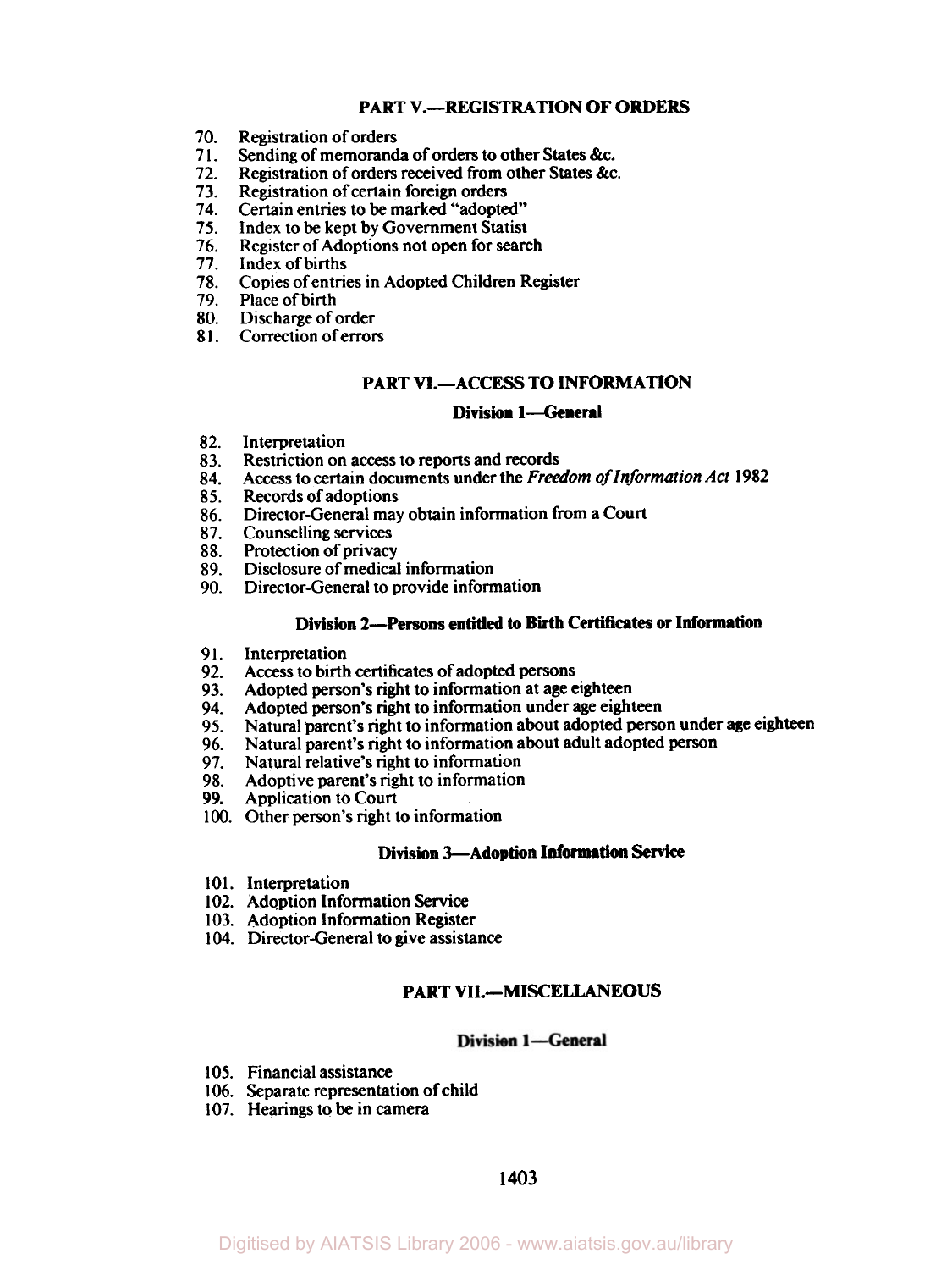- **108. Director-General** may appear at hearings
- **109. costs**
- **1 10.** Judicial notice of signatures
- **1 1 1.** Certified copies &c. of adoption orders **to be** evidence
- **1 12. Fees** for assessment of applicants for adoption of child outside Australia
- **1 13.** Waiver of fees
- **1 14.** Government Statist to give notices concerning Aboriginal children
- **1 15.** Arrangements for adoption of children outside Australia

#### **Division2--Offences**

- **116.**  Territorial application of **Part**
- **117.**  Taking away, &c., adopted child **by** natural parent Harbouring child taken from adoptive parents
- 118. Harbouring child taken from adoptive parents
- **119.**  Payments in consideration of adoptions, &c.
- 120. Restrictions on advertising
- 120. Restrictions on advertising<br>121. Restriction on publication of identity of parties
- **122.**  Penalty for making unauthorized arrangements
- **123.**  Agency &c. to comply with request for information
- **124.**  False statements
- **125.**  Personation
- **126.**  Presenting forged consent, &c.
- **127.**  Improperly witnessing consent **to** adoption
- **128.**  Penalty
- **129.**  Authority to prosecute

#### **Division 3 - Regulations**

**130.** Regulations

#### *SCHEDULE*  **Repeals and Amendments**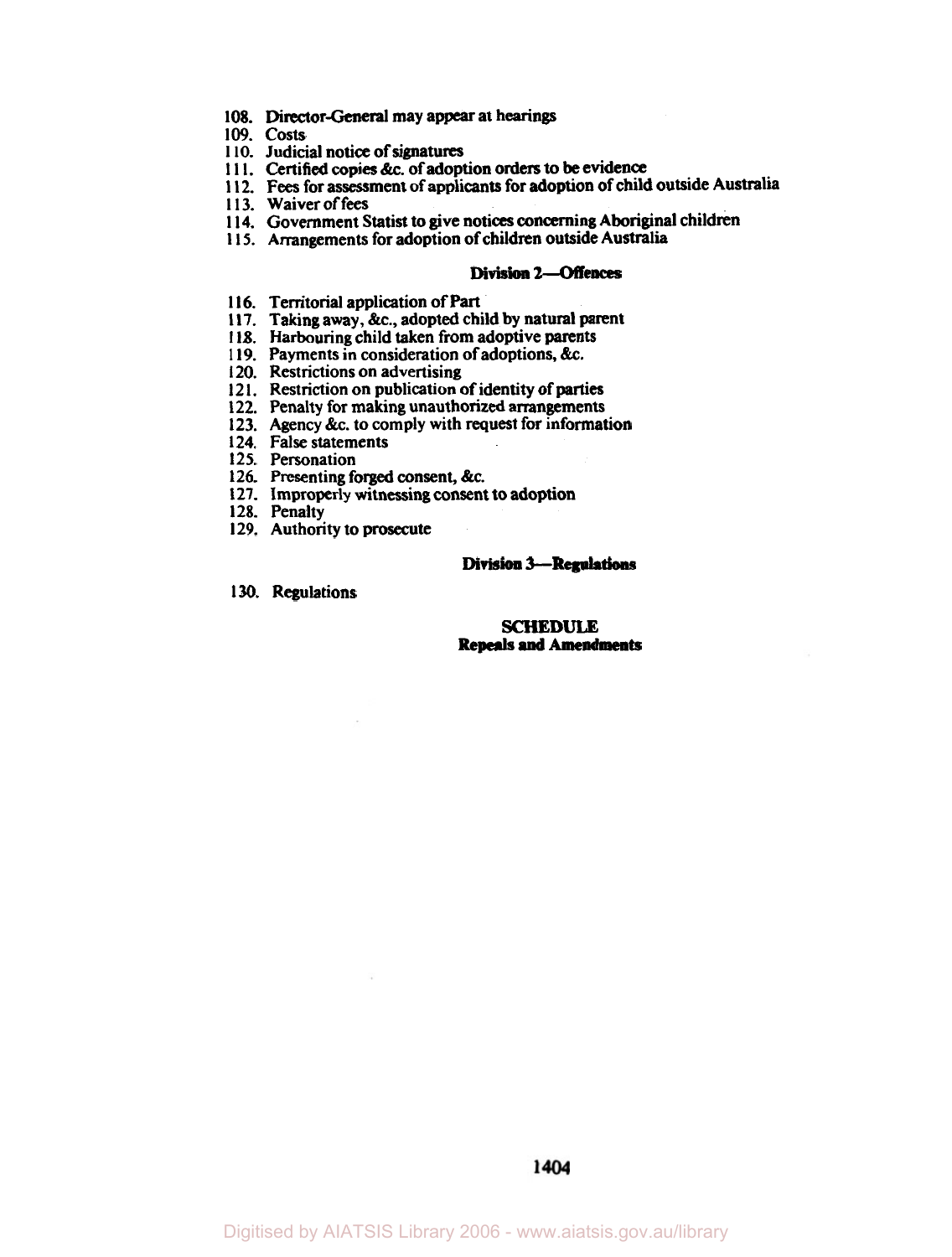

**ANNO TRICESIMO TERTIO ELIZABETHAE SECUNDAE REGINAE VICTORIA** 

# **Adoption Act 1984**

# **No. 10150**

**An Act to amend and re-enact the Law relating to Adoption, to repeal the** *Adoption* of *Children Act* **1964, to make consequential amendments to certain Acts and for other purposes.** 

**[Assented to 13 November 1984]** 

**BE IT ENACTED by the Queen's Most Excellent Majesty by and with the advice and consent of the Legislative Council and the Legislative Assembly of Victoria in this present Parliament assembled and by the authority of the same as follows (that is to say)** :

# **PART I.-PRELIMINARY**

# **Short title.**

**1. This Act may be cited as the** *Adoption Act* **1984.** 

# **Commencement.**

**2. The several provisions of this Act shall come into operation on a day or days to be proclaimed by proclamation or successive proclamations of the Governor in Council published in the** *Government Gazette.*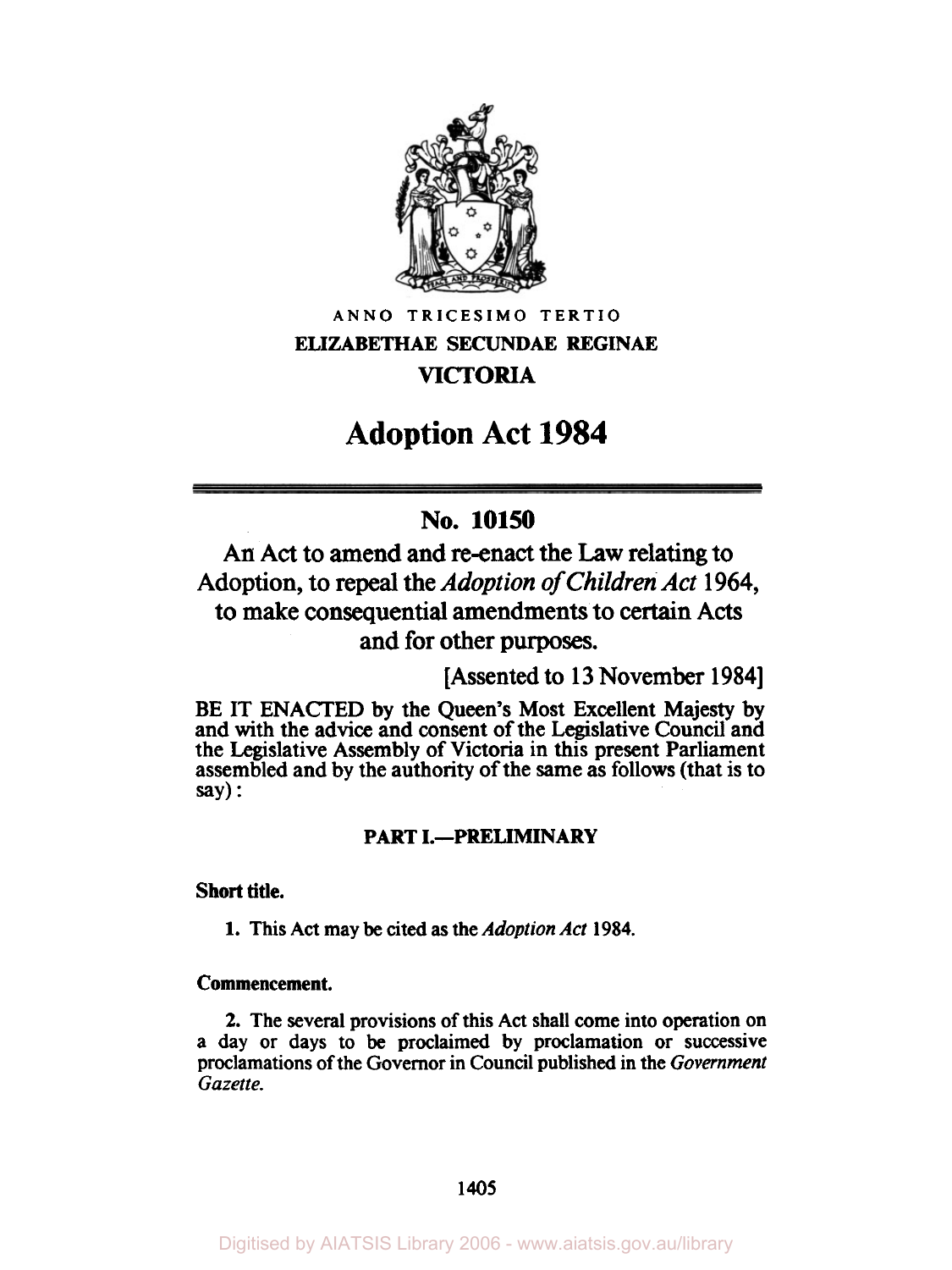#### **Repeals, savings and transitional provisions.**

3. **(I)** The Acts mentioned in the Schedule to the extent thereby expressed to be repealed or amended are hereby repealed or amended accordingly.

**(2)** Sections **61** and **62** of the *Adoption* of *Children Act* **1964** shall be repealed.

(3) Except as in this Act expressly or by necessary implication provided-

- *(a)* all persons things and circumstances appointed or created by or under the *Adoption of Children Act* **1964** or existing or continuing under that Act immediately before the commencement of this Act shall, under and subject to this Act, continue to have the same status, operation and effect as they respectively would have had if that Act had not been repealed; and
- (b) in particular and without affecting the generality of paragraph *(a),* such repeal shall not disturb the continuity of status, operation or effect of any rule, order, authority, application, decision, consent, bond, register, direction, liability or right made, affected, issued, granted, given, passed, accrued, incurred or acquired or existing or continuing by or under the *Adoption of Children Act* **1964**  before the commencement of this section.

**(4)** Subject to this Act, sections **53** and **54** (other than subsection **(4))** apply in relation to an adoption order made under, or continued in force by, any corresponding previous enactment as if this Act had been in force when the order was made and the order had been made under this Act.

**(5)** In relation to a disposition of property by a person who, or by persons any of whom, died before the commencement of this section, an adoption order referred **to** in subsection **(4)** shall have the same effect **as** if this Act had not been passed.

**(6)** A welfare organization within the meaning of section **21** that, immediately before the commencement of this section, was a private adoption agency within the meaning of the *Adoption of Children Act*  **1964** shall be deemed to be an approved agency within the meaning of this Act until-

- *(a)* the expiration of the period of one year after the commencement of this section;
- (b) an application under section **21** for approval of the agency is granted or refused; or

**(c)** the approval of the agency is revoked under section **24**  whichever first occurs.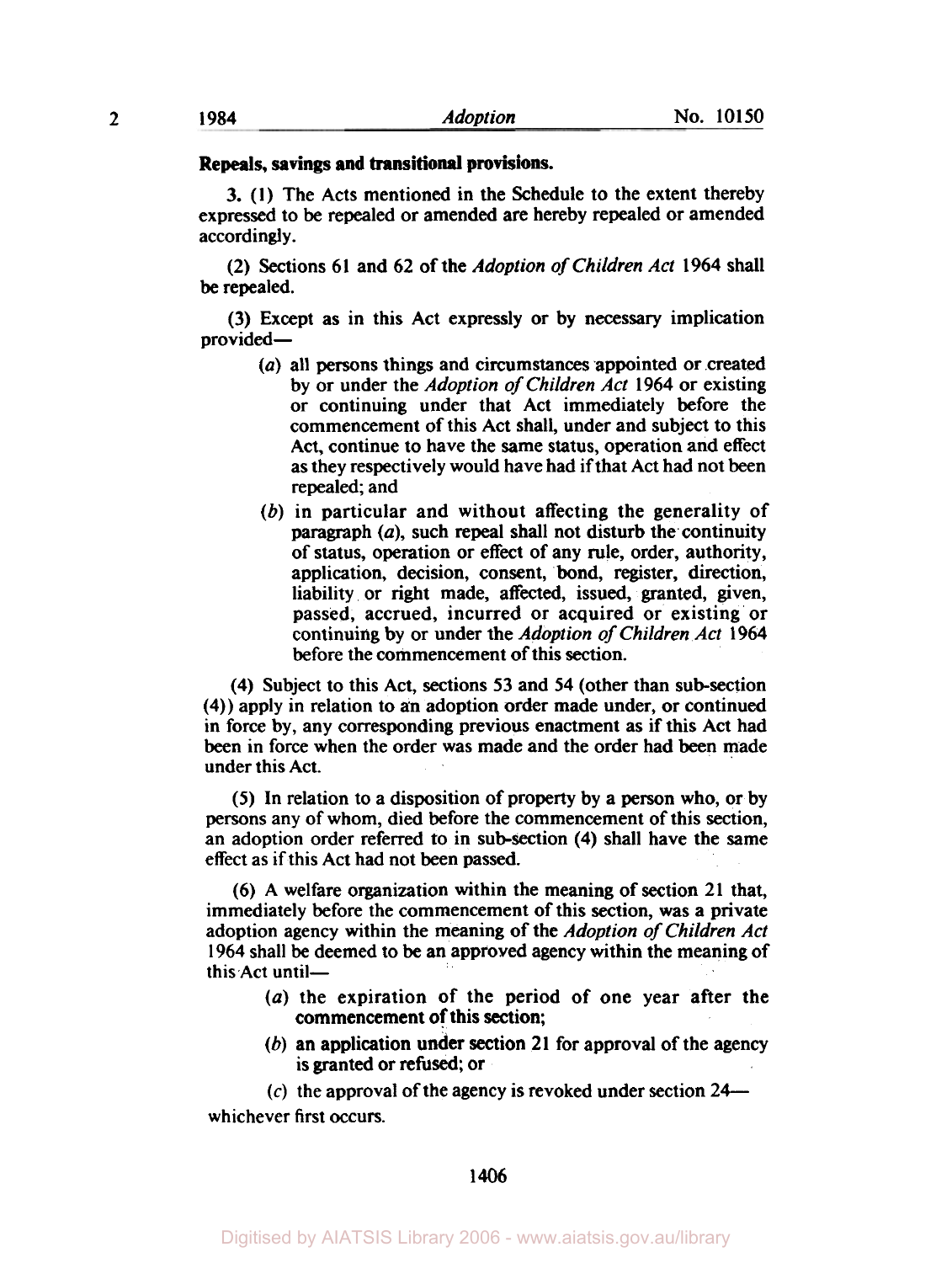**(7)** Notwithstanding the repeal of the *Adoption of Children Act*  **1964,** that Act shall continue to apply to and in relation to arrangements and negotiations for the adoption of a child in respect of whom all consents necessary under that Act for the adoption have been obtained or have been dispensed with before the commencement of this section and to the making of orders for the adoption of any such child.

#### **Interpretation.**

subject-matter-**4. (1)** In this Act, unless inconsistent with the context or **No. 7147 s. 4.** 

**"Aborigine"** means a person who-

- *(a)* is descended from an Aborigine or Torres Strait Islander;
- *(b)* identifies as an Aborigine or Torres Strait Islander, and
- (c) is accepted as an Aborigine or Torres Strait Islander by an Aboriginal or Torres Strait Island community.
- **"Adoption order"** means an order for the adoption of a child under this Act.
- **"Approved agency"** means a welfare organization approved by the Director-General under Division 2 of Part II.
- **"Approved counsellor"** means a person who is for the time being approved as a counsellor under section *5.*
- **"Child"** means a person who has not attained the age of **18** years or **a** person who has attained that age in respect of whom an adoption order **is** sought or has been made.
- **"Director-General"** means the Director-General of Community Welfare Services.
- **"Disposition** of **property"** includes the grant or exercise of a power of appointment in **respect** of property.
- **"Government Statist"** includes Assistant Government Statist.
- **"Guardian"** in relation to a child, includes a person who is or is deemed to be the guardian of the child, to the exclusion of, or in addition to, any parent or other guardian, under **a** law of the Commonwealth or of a State or Territory.
- **"Interim order"** means an interim order under Division **4** of Part III.
- **"Non-citizen child"** has the same meaning as in the *Immigration (Guardianship* of *Children) Act* **1946** of the Commonwealth as amended and in force for the time being.
- **"Relative",** in relation to **a** child, means a grandparent, brother, sister, uncle or aunt of the child, whether the relationship is of the whole blood or half-blood or by affinity, and notwithstanding that the relationship depends upon the adoption of any person.
- **"Territory"** means Territory of the Commonwealth.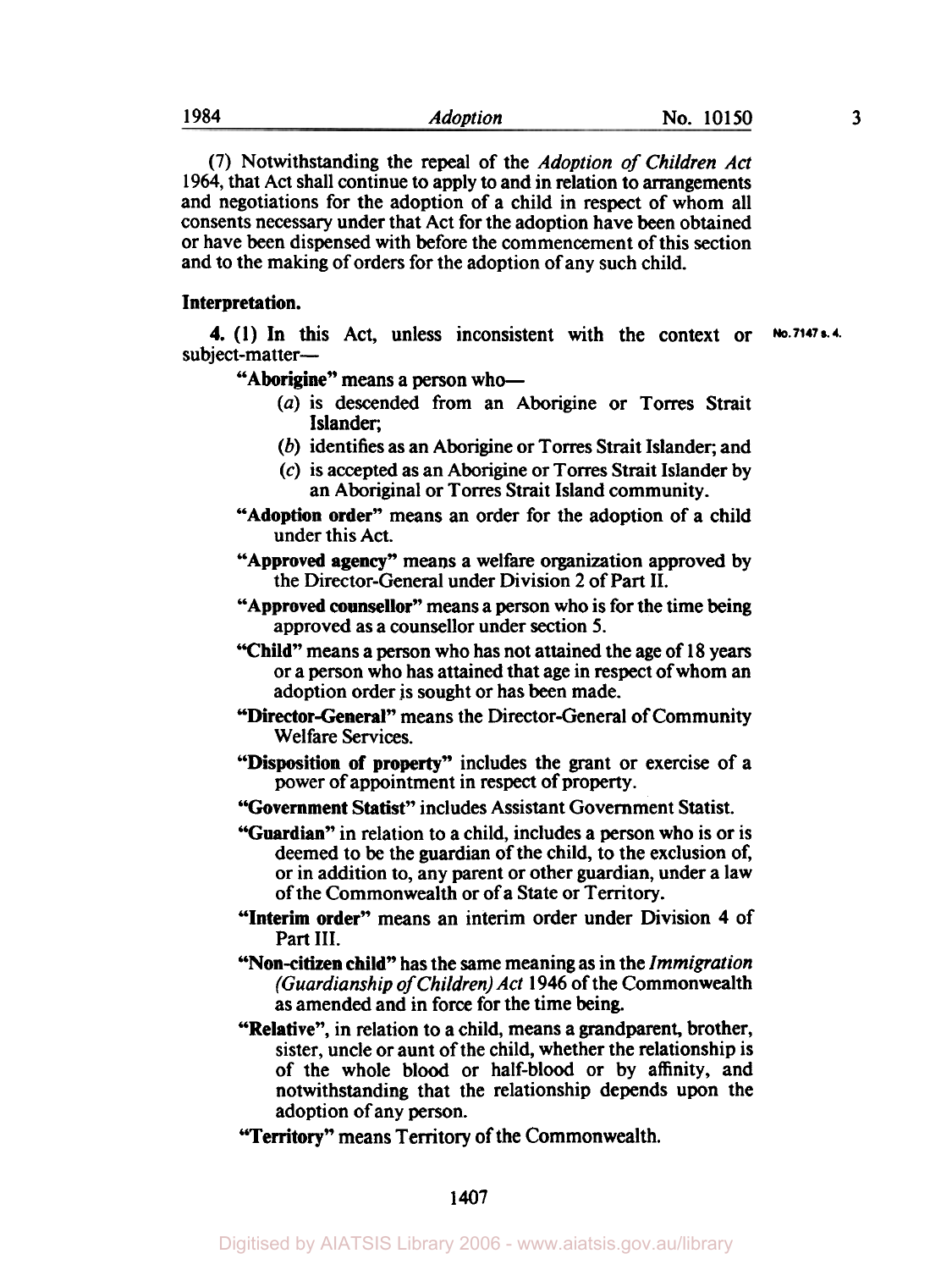(2) For the purposes of this Act, where a period of time is expressed to begin on, or to **be** reckoned from, a particular day, that day shall not **be** included in the period.

(3) Where an office that is established by any Act is referred to in this Act and the holder of that office has power to assign or delegate to another person all or any of his powers and functions under that Act-

- *(a)* the powers and functions of the holder of that office that may **be so** assigned or delegated shall **be** deemed to include the powers and functions of that office under this Act, and any of those powers and functions under this Act may **be**  assigned or delegated in the manner provided by that Act; and
- (b) in relation to a power or function **so** assigned or delegated a reference in this Act to the holder of that office shall be read as including a reference to the assignee or delegate, as the *case* may be.

**(4)** In this Act, a reference to the principal officer of an approved agency includes a reference to the deputy principal officer (if any) or a person who is authorized in writing by the principal officer to exercise or perform the powers and functions of the principal officer under this Act.

#### **Approved counsellors.**

**5.** (1) Subject to sub-section (2), the Director-General may, by notice published in the *Government Gazette,* approve a person as a counsellor for the purposes of this Act and may by notice **so** published revoke any such approval.

(2) The Director-General shall not approve a person as a counsellor under sub-section  $(1)$  unless the person is-

- *(a)* an officer or employee of the Department of Community Welfare Services;
- *(b)* employed by an approved agency; or
- **(c)** a person who is not such an officer or employee or **so**  employed but is a person who in the opinion of the Director-General has such qualifications and experience as is appropriate for a counsellor for the purposes of this Act.

#### **The Court.**

under this Act or an order under section 69 shall be-No. 7147, s. 5. 6. (1) The Court having jurisdiction to make an adoption order

- *(a)* the Supreme Court; or
- $(b)$  at the option of the applicant—the County Court.

(2) Rules in regard to any matter to **be** prescribed under this Act and directing the manner in which applications to the Court are to **be**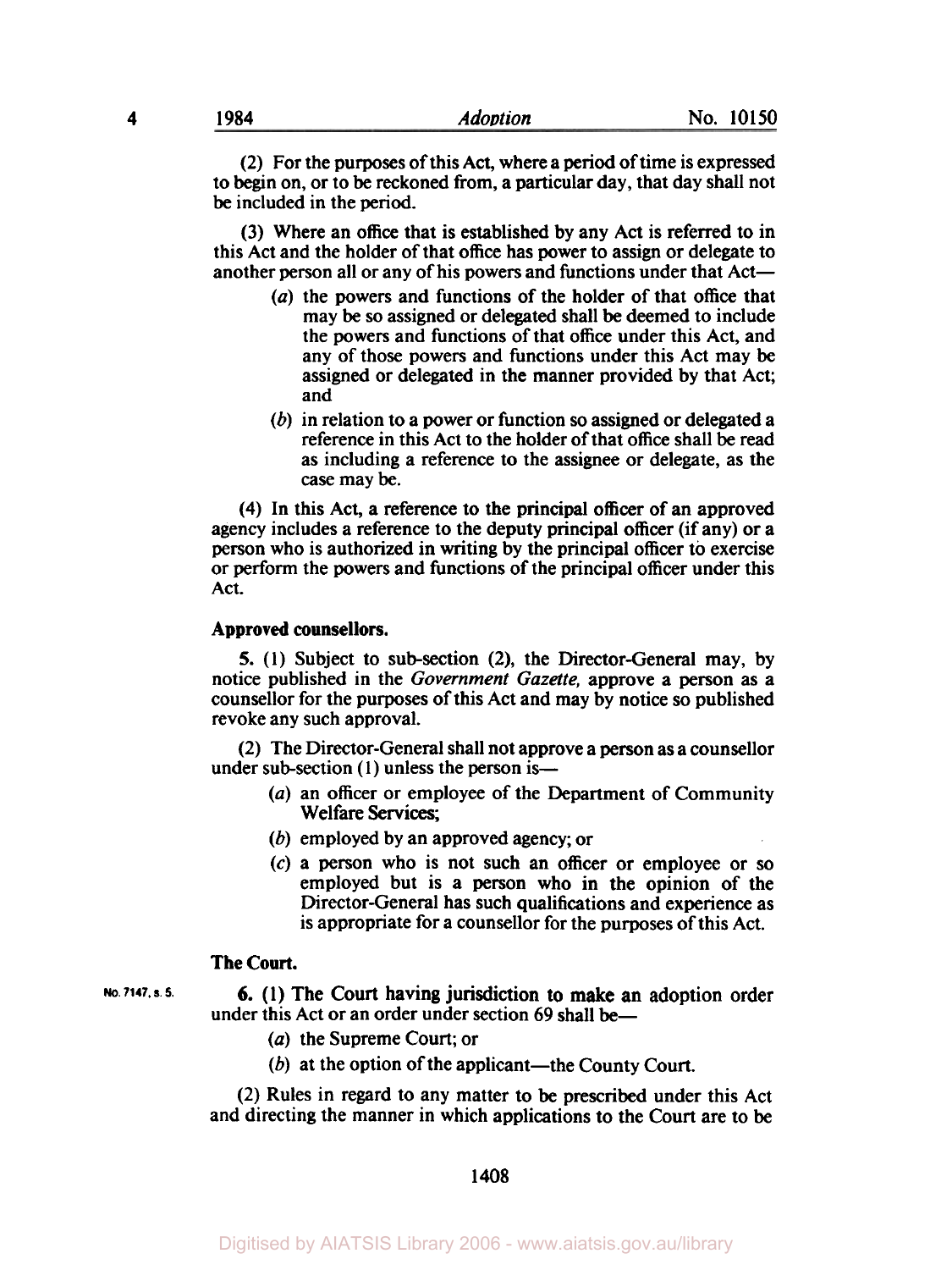made and dealing generally with all matters of procedure and incidental matters arising out of this Act and for carrying this Act into effect may in accordance with the provisions of sections **25** to 27 of the *Supreme Court* Act **1958** be made by the Judges of the Supreme Court.

# **Jurisdiction.**

unless-**7. (1)** The Court shall not make an order for the adoption of a child **No. 7147. s.6.** 

- *(a)* at the time of the filing in the Court of the application for the order-
	- (i) the applicant or (in the case of joint applicants) each of the applicants, was resident or domiciled in Victoria; and
	- (ii) the child was present in Victoria; or
- (b) the child was born in Victoria and at the time of the filing in the Court of the application for the order was under the guardianship of the Director-General or the principal officer of an approved agency.

(2) For the purposes of subsection **(l),** where the Court is satisfied that an applicant was resident or domiciled in Victoria, that a child was present in Victoria or that a child was under the guardianship of the Director-General or a principal officer, on a date within 21 days before the date on which an application was filed in the Court, the Court may, in the absence of evidence to the contrary, presume that the applicant was resident or domiciled in Victoria, that the child was present in Victoria or that the child was under the guardianship of the Director-General or principal officer, as the case may be, at the time of the filing in the Court of the application.

#### **Rules of private international law not to apply.**

**8.** The jurisdiction of a Court to make an adoption order shall not be dependent on any fact or circumstances not expressly specified in this Act. **No. 7147, s. 7.** 

#### **Welfare and interests of child to be paramount.**

child concerned shall be regarded as the paramount consideration. **9.** In the administration of this Act, the welfare and interests of the **No. 7147.s. 8.** 

## **PART 11.-ADOPTIONS UNDER THIS ACT**

# **Division 1-General**

**Who may be adopted.** 

adoption of a person who-**10. (1)** Subject to this Act, the Court may make an order for the **No. 7147. s.9.** 

*(a)* had not attained the age of eighteen years before the date on which the application was filed in the Court; or

78582/84-45